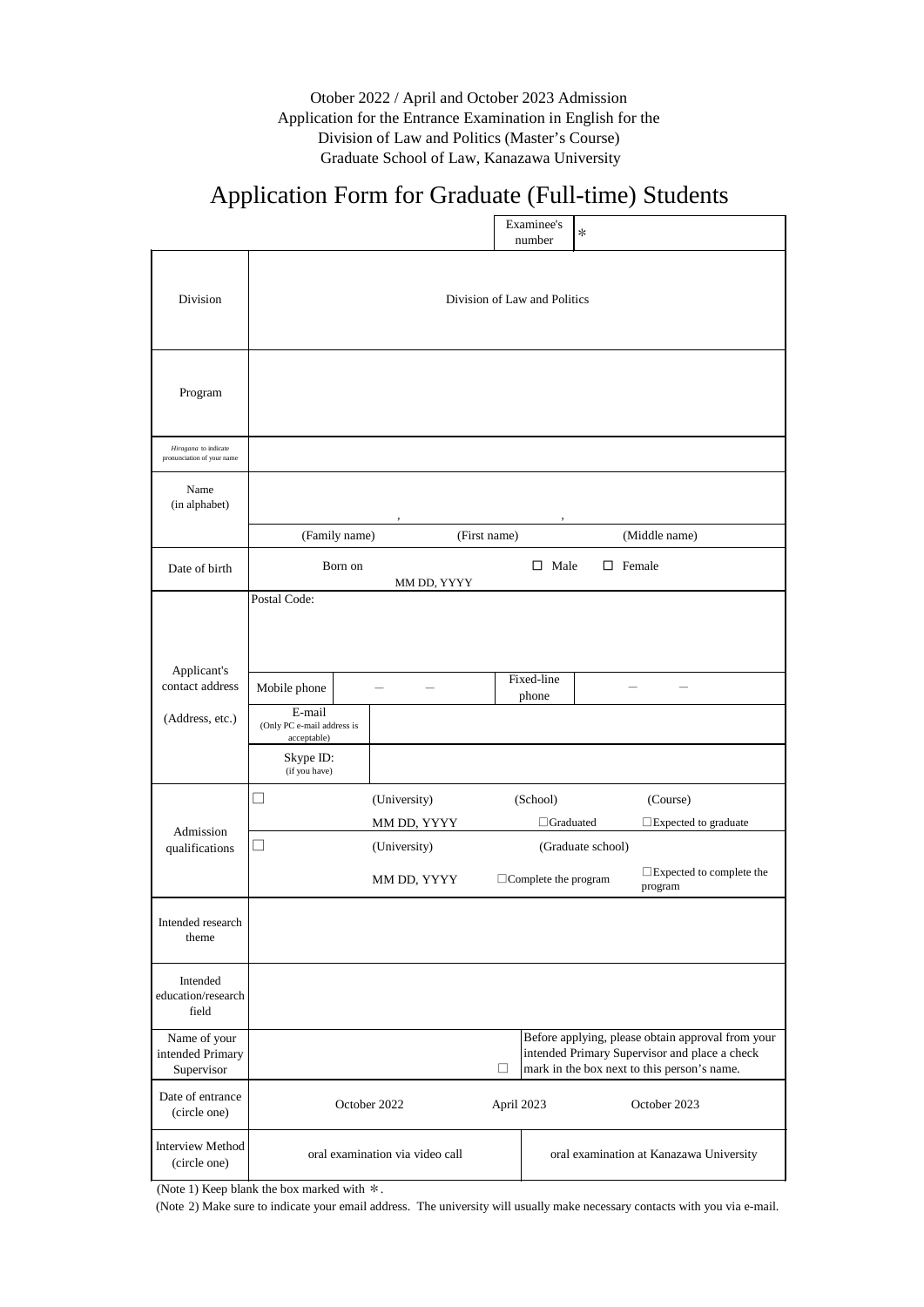# 研 究 計 画 書

Research Plan

| 課程<br>Course                                           | Master's Course                                                                           |                           | 金沢大学大学院法学研究科<br>Graduate School of Law, Kanazawa University |  |  |  |
|--------------------------------------------------------|-------------------------------------------------------------------------------------------|---------------------------|-------------------------------------------------------------|--|--|--|
| 専攻<br>Division                                         | Division of Law and Politics                                                              | プログラム<br>Program          |                                                             |  |  |  |
| ふりがな<br>Name (in kana)<br>氏<br>名<br>Name (Kanji)       |                                                                                           | 受験番号<br>Examinee's number | $\ast$                                                      |  |  |  |
| 希望研究テーマ<br>Intended research theme                     |                                                                                           |                           |                                                             |  |  |  |
|                                                        |                                                                                           |                           |                                                             |  |  |  |
|                                                        |                                                                                           |                           |                                                             |  |  |  |
| 本研究科志望の動機<br>Why do you apply for our graduate school? |                                                                                           |                           |                                                             |  |  |  |
|                                                        |                                                                                           |                           |                                                             |  |  |  |
|                                                        |                                                                                           |                           |                                                             |  |  |  |
|                                                        |                                                                                           |                           |                                                             |  |  |  |
|                                                        |                                                                                           |                           |                                                             |  |  |  |
|                                                        |                                                                                           |                           |                                                             |  |  |  |
|                                                        |                                                                                           |                           |                                                             |  |  |  |
| これまでの研究分野又は研究の関心                                       | What is your research field so far? What are you interested in for your research purpose? |                           |                                                             |  |  |  |
|                                                        |                                                                                           |                           |                                                             |  |  |  |
|                                                        |                                                                                           |                           |                                                             |  |  |  |
|                                                        |                                                                                           |                           |                                                             |  |  |  |
|                                                        |                                                                                           |                           |                                                             |  |  |  |
| 今後の研究計画                                                |                                                                                           |                           |                                                             |  |  |  |
| What is your research plan for future?                 |                                                                                           |                           |                                                             |  |  |  |
|                                                        |                                                                                           |                           |                                                             |  |  |  |
|                                                        |                                                                                           |                           |                                                             |  |  |  |
|                                                        |                                                                                           |                           |                                                             |  |  |  |
|                                                        |                                                                                           |                           |                                                             |  |  |  |
|                                                        |                                                                                           |                           |                                                             |  |  |  |
|                                                        |                                                                                           |                           |                                                             |  |  |  |
|                                                        |                                                                                           |                           |                                                             |  |  |  |
|                                                        |                                                                                           |                           |                                                             |  |  |  |
|                                                        |                                                                                           |                           |                                                             |  |  |  |
|                                                        |                                                                                           |                           |                                                             |  |  |  |

注 \*印欄は,記入しないこと。Do not fill out areas marked with a "\*".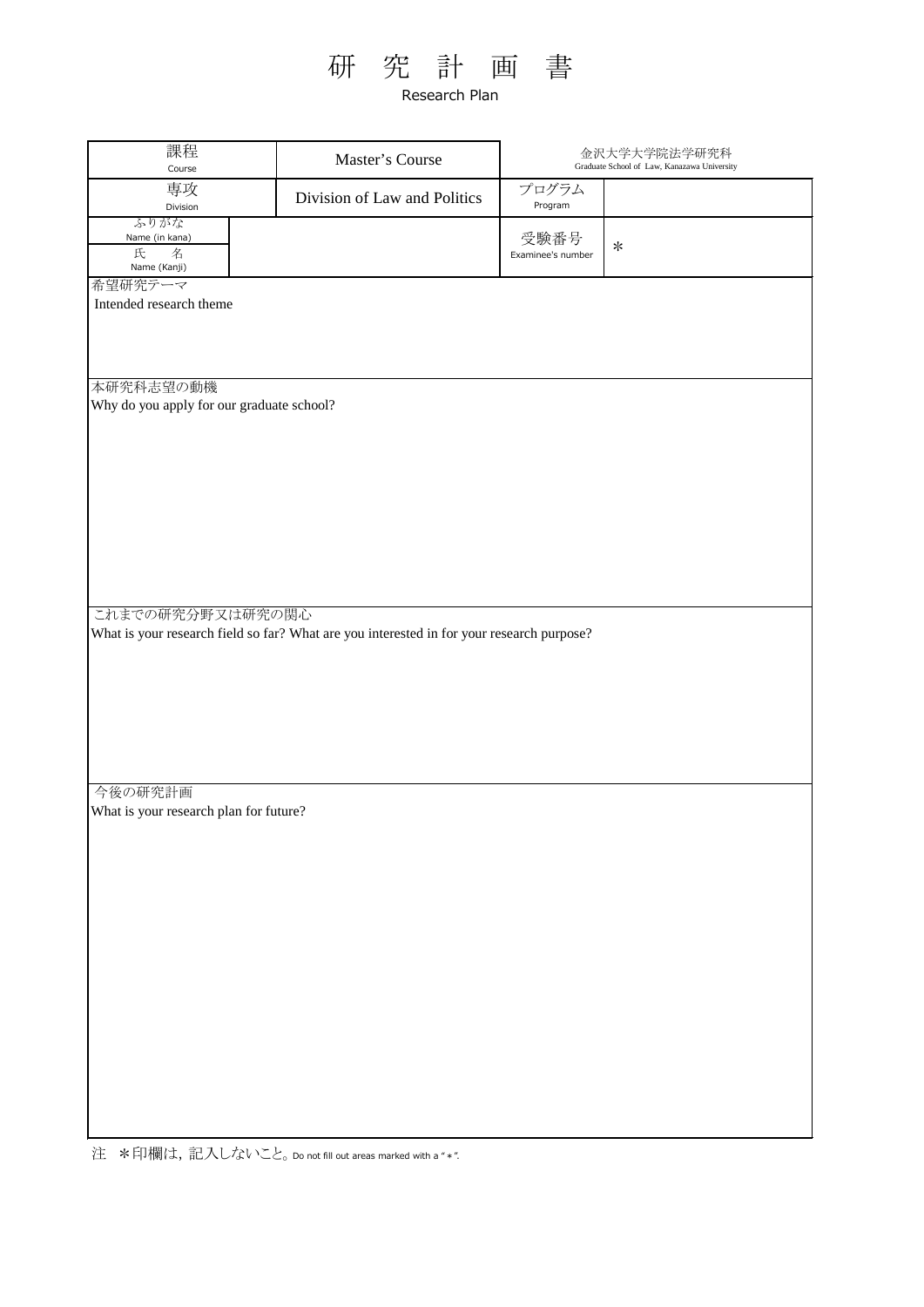

Research Plan

| 課程<br>Course                                      | Master's Course              | 金沢大学大学院法学研究科<br>Graduate School of Law, Kanazawa University |        |  |
|---------------------------------------------------|------------------------------|-------------------------------------------------------------|--------|--|
| 専攻<br>Division                                    | Division of Law and Politics | プログラム<br>Program                                            |        |  |
| ふりがな<br>Name (in kana)<br>名<br>氏<br>Name (Kanji)  |                              | 受験番号<br>Examinee's number                                   | $\ast$ |  |
| 今後の研究計画<br>What is your research plan for future? |                              |                                                             |        |  |

注 これは2枚目です。This is the second sheet.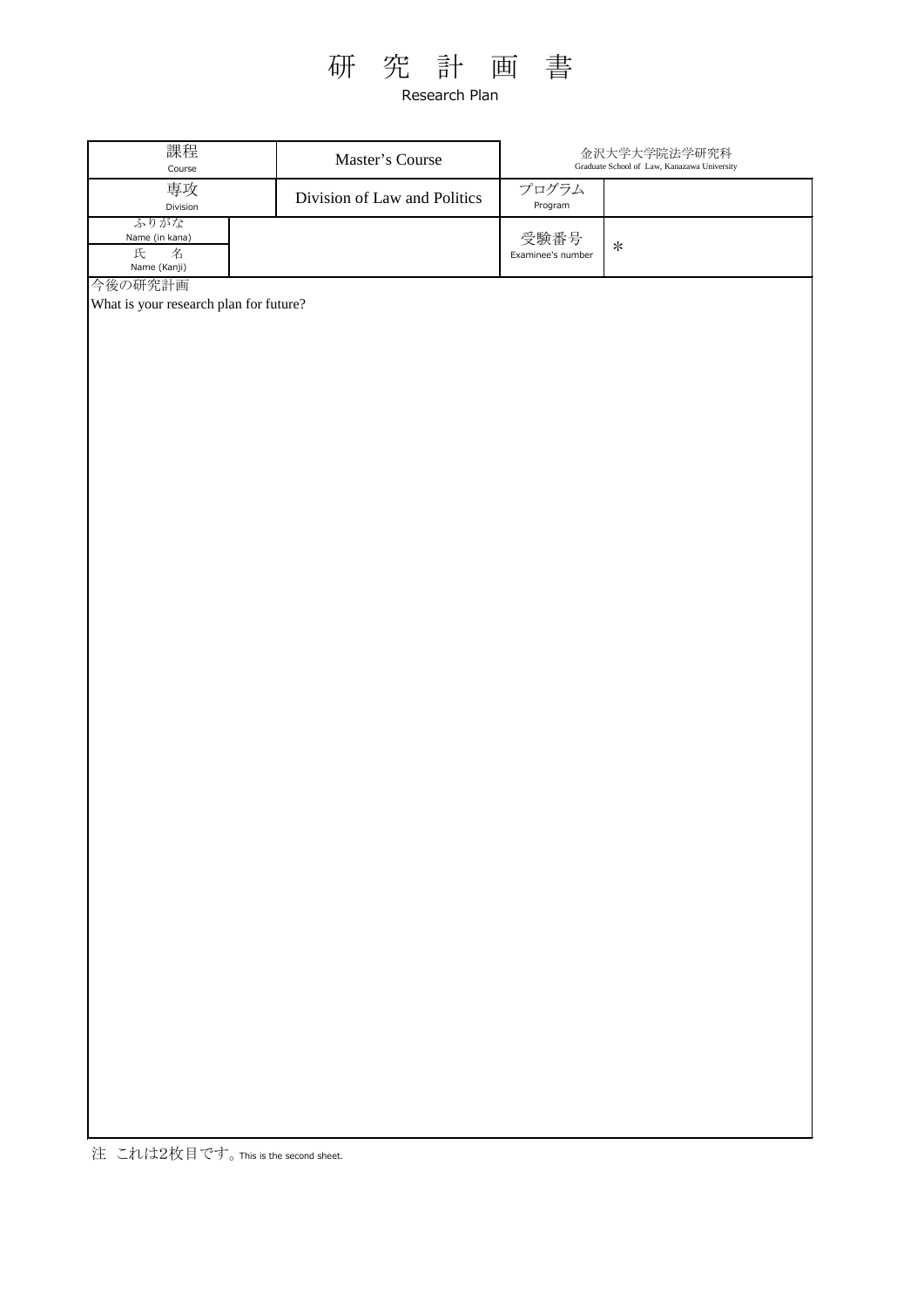### 研究業績リスト

List of research achievements

金沢大学大学院法学研究科 Graduate School of Law, Kanazawa University

|                           | $\ast$                                                                                            | ふりがな<br>Name (in kana) |                                                   |                              |
|---------------------------|---------------------------------------------------------------------------------------------------|------------------------|---------------------------------------------------|------------------------------|
| 受験番号<br>Examinee's number |                                                                                                   | 氏<br>名<br>Name (Kanji) |                                                   |                              |
| 課程                        | Master's Course                                                                                   | 専攻<br>Division         |                                                   | Division of Law and Politics |
| Course                    |                                                                                                   | プログラム<br>Program       |                                                   |                              |
|                           | 公刊された業績(著書、論文、研究報告等)の題目<br>Titles of published research (books, articles, research reports, etc.) |                        | 発行機関·発行所<br>Publisher and place of<br>publication | 発行年月日<br>Date of publication |
|                           |                                                                                                   |                        |                                                   |                              |
|                           |                                                                                                   |                        |                                                   |                              |
|                           |                                                                                                   |                        |                                                   |                              |
|                           |                                                                                                   |                        |                                                   |                              |
|                           |                                                                                                   |                        |                                                   |                              |
|                           |                                                                                                   |                        |                                                   |                              |
|                           |                                                                                                   |                        |                                                   |                              |
|                           |                                                                                                   |                        |                                                   |                              |
|                           |                                                                                                   |                        |                                                   |                              |
|                           |                                                                                                   |                        |                                                   |                              |
|                           |                                                                                                   |                        |                                                   |                              |
|                           |                                                                                                   |                        |                                                   |                              |
|                           |                                                                                                   |                        |                                                   |                              |

1. \*印欄は, 記入しないこと。Do not fill out areas marked with a "\*."

2.共同執筆した場合は,分担執筆した部分を明示しておくこと。 For jointly authored articles, etc., please indicate which section was written by the applicant.

3.研究業績リストの中で特に主要なものについては,その別刷又は写しを3部ずつ添付すること。 Please include three offprints or copies of a particularly significant article, etc. from the above list.